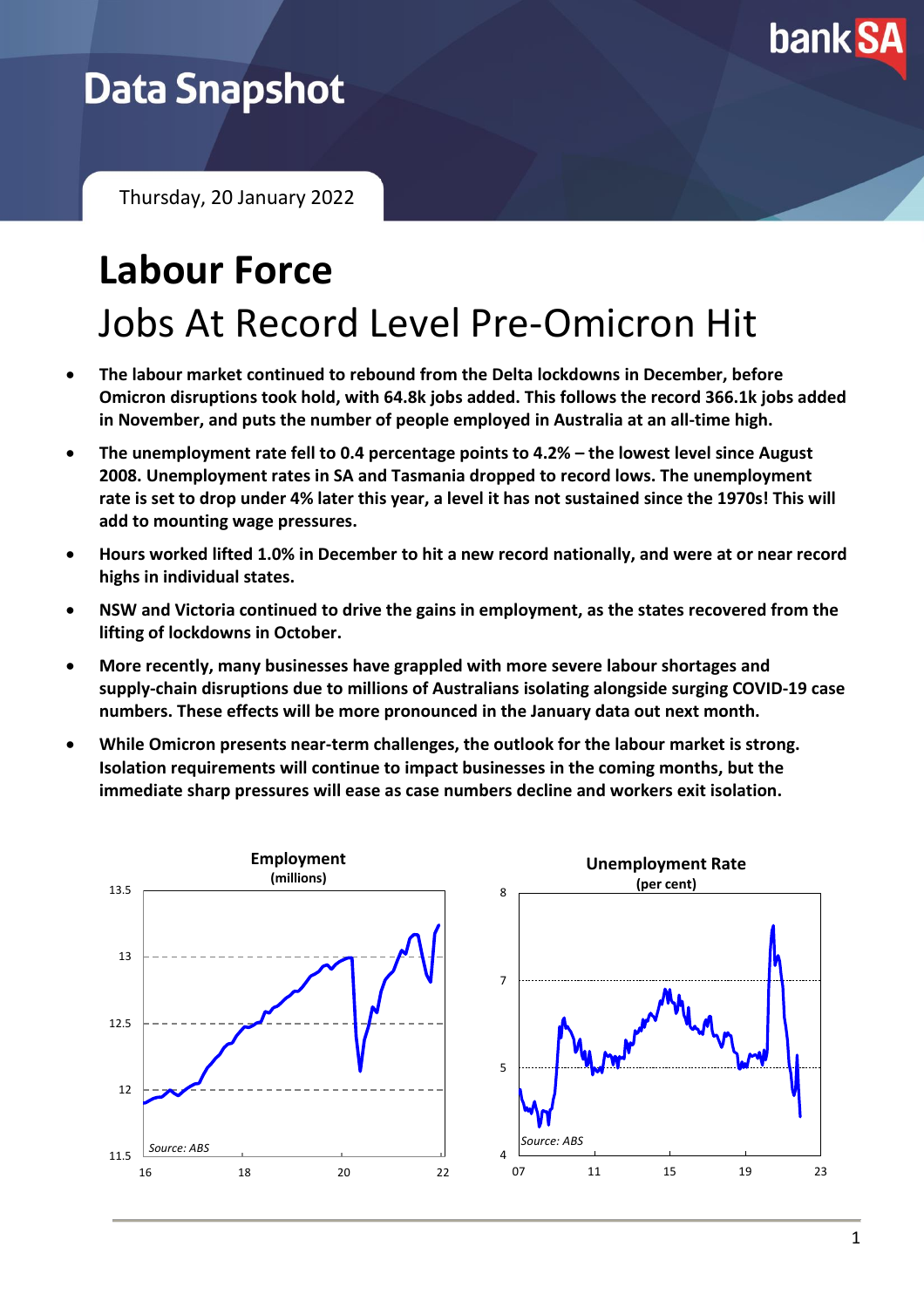The labour market went from strength to strength in December. The economy continued to rebound from the Delta lockdowns, before the disruptions from Omicron took hold.

There were 64.8k new jobs added in December, close to the consensus forecast of a 60k gain. This follows the record 366.1k jobs added in November and puts the number of people employed in Australia at an all-time high.

The unemployment rate fell to 0.4 percentage points to 4.2% – the lowest level since August 2008. The participation rate was unchanged at 66.1%. Hours worked also hit a new record.

The rapid recovery in the labour market reflects the strength of the underlying momentum in the economy in December, and the lead up to December. Indeed, reports of labour shortages have been widespread, with many businesses having difficulty securing staff.

More recently, these shortages have been exacerbated as millions of Australians entered isolation alongside surging COVID-19 case numbers. Many businesses have been forced to temporarily close their doors or operate with at reduced hours. These effects should be more pronounced in the January data out next month.

#### **Unemployment rate**

The unemployment rate continued its downward trend, dropping from 4.6% to 4.2% in December. In the fallout from the Delta lockdowns, the unemployment rate briefly climbed to 5.2% in October.

The participation rate held steady at 66.1% in December, not far from its record high of 66.3%. Participation in the jobs market snapped back quickly following the lockdowns earlier in 2021. People tend to temporarily exit the labour force during lockdowns because of caring responsibilities or the difficulties associated with finding a new job.



Most of the drop in participation during the lockdowns over the past two years was reflected in a decline in part-time workers; they tend to more readily enter and exit the workforce than full-time employees. In December, full-time employment rose 41.5k and part-time employment increased 23.3k.

Both full-time and part-time jobs have rebounded in recent months. However, full-time employment has bounced back faster and now sits at a record high. Meanwhile, part-time employment is at its highest level since May 2021.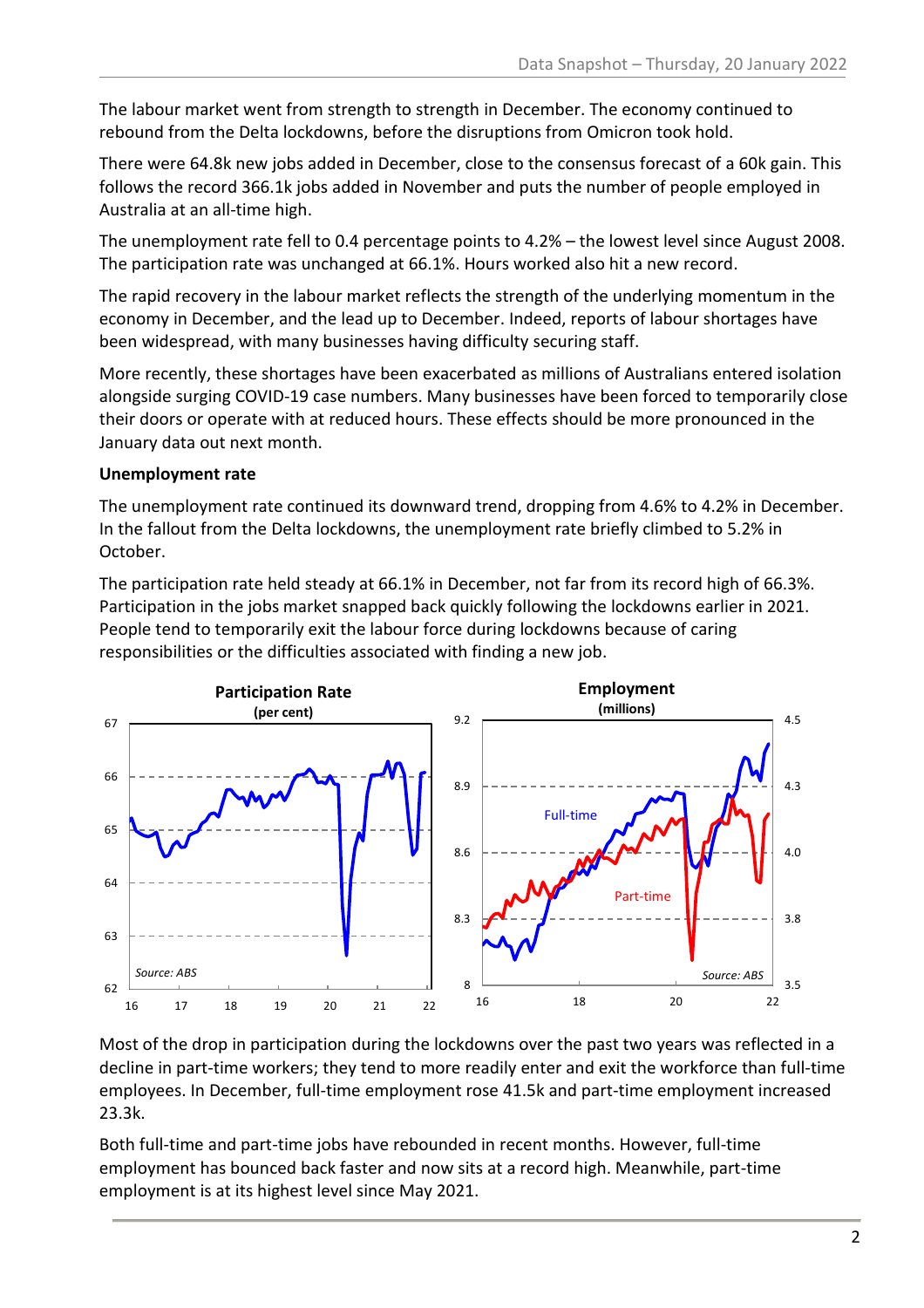#### **Hours worked**

Another important measure of the labour market – hours worked – rose 1.0% in December, alongside the jump in jobs. This is off the back of the sharp 4.5% increase in hours worked in November.

Hours worked tend to be a better measure of the impact of lockdowns on the labour market than jobs numbers, because employers favoured cutting hours rather than staff numbers, where possible.

The increase was led by NSW, Victoria and WA, while other states recorded modest declines. Regardless, hours worked were at or near record highs across all states.

The number of people working zero hours due to economic reasons, which captures people who have been stood down, dropped sharply to around 40k from 80k in November. This is the lowest level since the onset of the pandemic.



#### **The states**

The increase in jobs was once again led by NSW and Victoria, following the end of lockdowns in October. The changes in employment were less pronounced across the other states and territories.

NSW added 32.3k new jobs in December, following the record 179.8k surge in November. NSW has added 230.0k jobs since lockdowns ended in October – this is the fastest 3-month increase in employment on record.

The rapid rebound in employment in NSW has pulled the unemployment rate down to 4.0%, from 4.6% in November. The unemployment rate in NSW is at its lowest level since January 2019 and the second lowest level in the history of the series. The participation rate stands at 65.0%, well above the 10-year average of 64.1%.

Victoria experienced a similar pick up in employment in December, adding 24.7k jobs in the month. The participation rate picked up to a record 66.9%, narrowly eclipsing the previous high set in August 2021, prior to the Delta outbreak. The increase in jobs was enough to offset the uptick in participation, driving the unemployment rate down to 4.2%, from 4.7% in November.

Queensland (6.5k) and the NT (1.6k) also recorded an increase in employment in December. There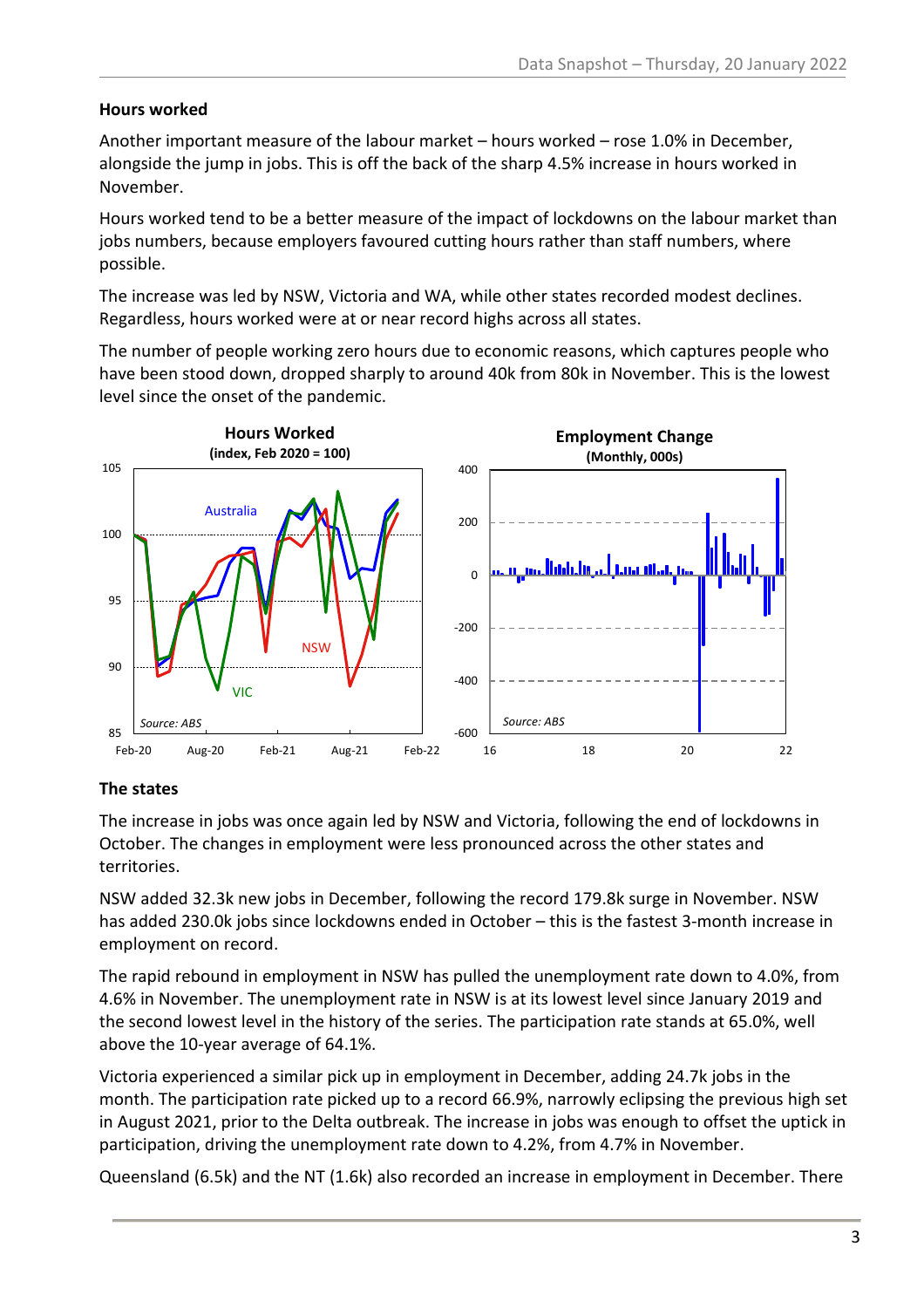were modest declines in jobs in SA (-1.9k), Tasmania (-1.0k), WA (-0.8k) and the ACT (-0.8k).

32.3  $\frac{1}{24.7}$ 6.5  $-1.9$   $-0.8$   $-1.0$   $-0.8$ 1.6 -15  $\Omega$ 15 30 45 NSW VIC QLD SA WA Tas ACT NT **Net Employment (000s, by states, Dec 2021)** *Source: ABS* 2 6 10 14 18 19 20 21 22 **Unemployment and Underemployment Rate**  *Source: ABS* Underemployment rate Unemployment rate

The unemployment rate dropped in all states and territories, apart from the ACT. The unemployment rate in SA (3.9%) and Tasmania (3.9%) hit record low levels.

#### **Other labour market measures**

The underemployment rate and the underutilisation rate also point to a further tightening in the labour market, falling to their lowest levels since November 2008.

The underemployment rate – which includes people who are employed but wish to work more hours – dropped to 6.6% from 7.5% in November.

The underutilisation rate, the combination of the unemployment and underemployment rates, fell from 12.1% in November to 10.8%.

Job ads, a leading indicator of employment, pulled back 5.5% following a more than 13 year high in November. Despite the pull back, job ads are almost double the long-run average, an indicator that labour demand remains strong, and reflecting the widespread labour shortages businesses continue to face.

### **Outlook**

While Omicron presents near-term challenges, the outlook for the labour market is strong. Isolation requirements will continue to impact businesses in the coming months, but the immediate sharp pressures on businesses from staff shortages will ease as case numbers decline.

Beyond the near-term uncertainty, there are considerable tailwinds for the labour market which we expect will drive the unemployment rate below 4% by the end of 2022. Low rates, government stimulus and high vaccine coverage will all support hiring. And encouragingly, the latest read on business confidence, which was prior to the omicron surge, showed that business confidence was elevated. Australia's economy and businesses have continually proved resilient throughout the pandemic. And this time should not be too different.

> **Matthew Bunny, Economist Jameson Coombs, Associate Economist** Ph: (02) 8254 0023